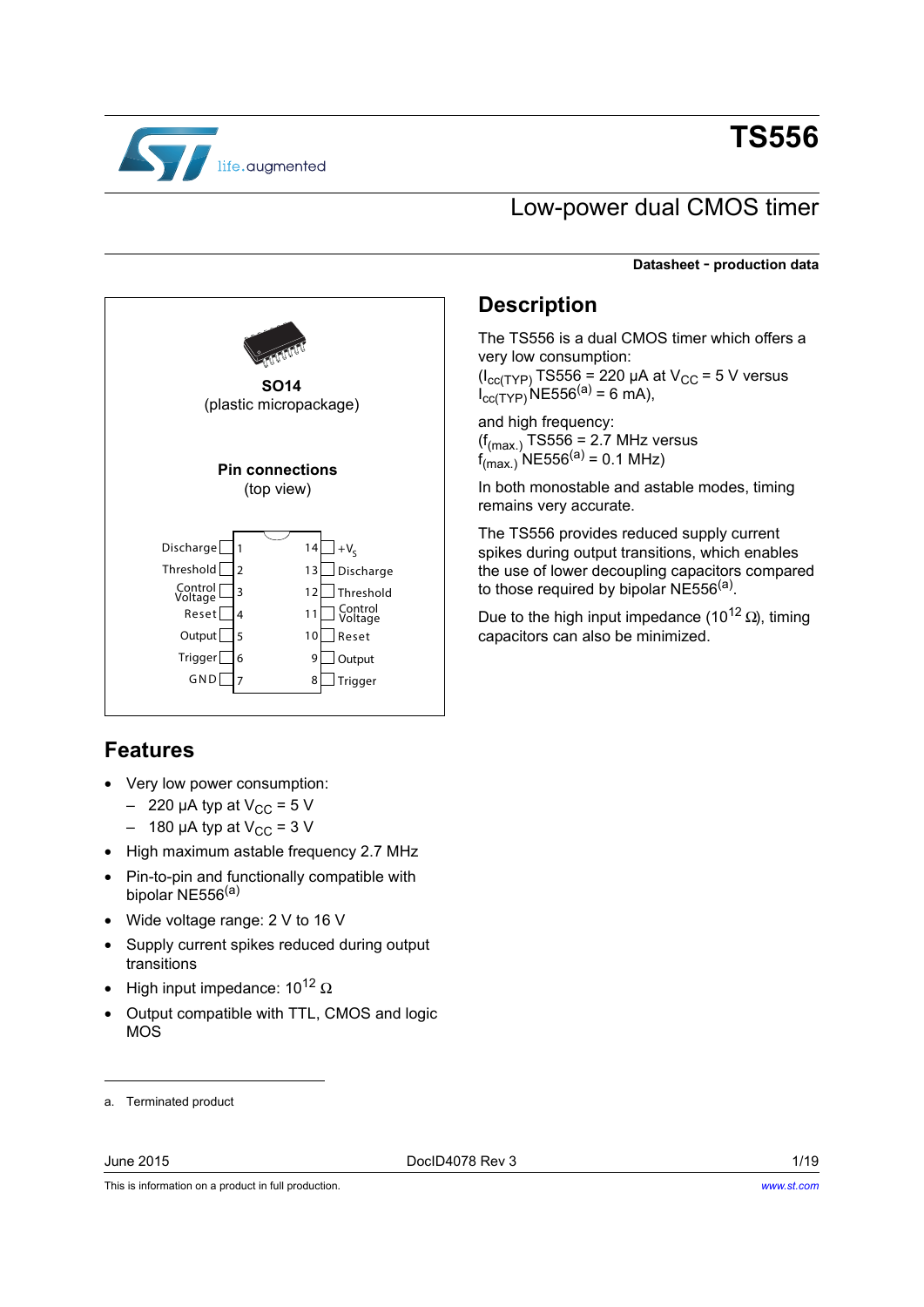## **Contents**

| 1                       | Absolute maximum ratings and operating conditions  3 |
|-------------------------|------------------------------------------------------|
| $\overline{2}$          |                                                      |
| $\overline{3}$          |                                                      |
| $\overline{\mathbf{4}}$ |                                                      |
|                         | 4.1                                                  |
|                         | 4.2                                                  |
| 5                       |                                                      |
|                         | 5.1                                                  |
| 6                       |                                                      |
| $\overline{7}$          |                                                      |

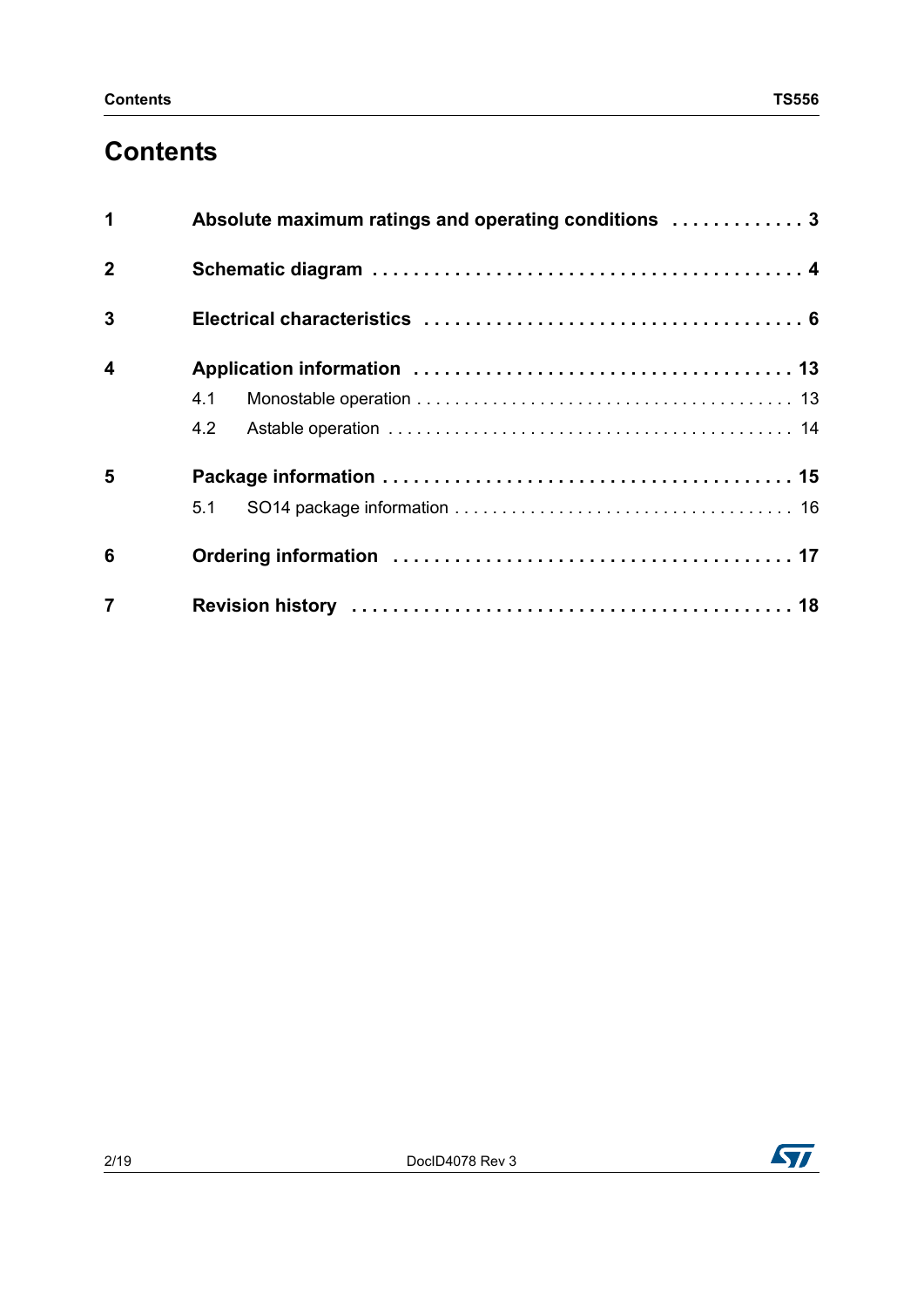## <span id="page-2-0"></span>**1 Absolute maximum ratings and operating conditions**

<span id="page-2-2"></span>

| Symbol                      | <b>Parameter</b>                           | Value        | Unit          |
|-----------------------------|--------------------------------------------|--------------|---------------|
| $V_{\rm CC}$                | Supply voltage                             | 18           | V             |
| $I_{OUT}$                   | Output current                             | ±100         | mA            |
| $R_{thja}$                  | Thermal resistance junction to ambient (1) | 105          | $\degree$ C/W |
| $R_{\text{thic}}$           | Thermal resistance junction to case (1)    | 31           |               |
| T,                          | Junction Temperature                       | 150          | $^{\circ}$ C  |
| $\mathsf{T}_{\mathsf{stg}}$ | Storage Temperature Range                  | $-65$ to 150 |               |
|                             | Human body model (HBM) <sup>(2)</sup>      | 1200         |               |
| <b>ESD</b>                  | Machine model (MM) <sup>(3)</sup>          | 200          | v             |
|                             | Charged device model (CDM) <sup>(4)</sup>  | 1000         |               |

|  | Table 1. Absolute maximum ratings |  |
|--|-----------------------------------|--|
|  |                                   |  |

<span id="page-2-1"></span>1. Short-circuits can cause excessive heating. These values are typical and specified for a four layers PCB.

2. Human body model: a 100 pF capacitor is charged to the specified voltage, then discharged through a 1.5kΩ resistor between two pins of the device. This is done for all couples of connected pin combinations while the other pins are floating.

3. Machine model: a 200 pF capacitor is charged to the specified voltage, then discharged directly between two pins of the device with no external series resistor (internal resistor < 5  $\Omega$ ). This is done for all couples connected pin combinations while the other pins remain floating.

4. Charged device model: all pins plus package are charged together to the specified voltage and then discharged directly to the ground.

<span id="page-2-3"></span>

| Symbol       | <b>Parameter</b>                             | Value        | Unit |
|--------------|----------------------------------------------|--------------|------|
| $\rm v_{cc}$ | Supply voltage                               | 2 to 16      |      |
| <b>I</b> OUT | Output sink current<br>Output source current | 10<br>50     | mA   |
| l oper       | Operating free air temperature range         | $-40$ to 125 | °C   |

### **Table 2. Operating conditions**

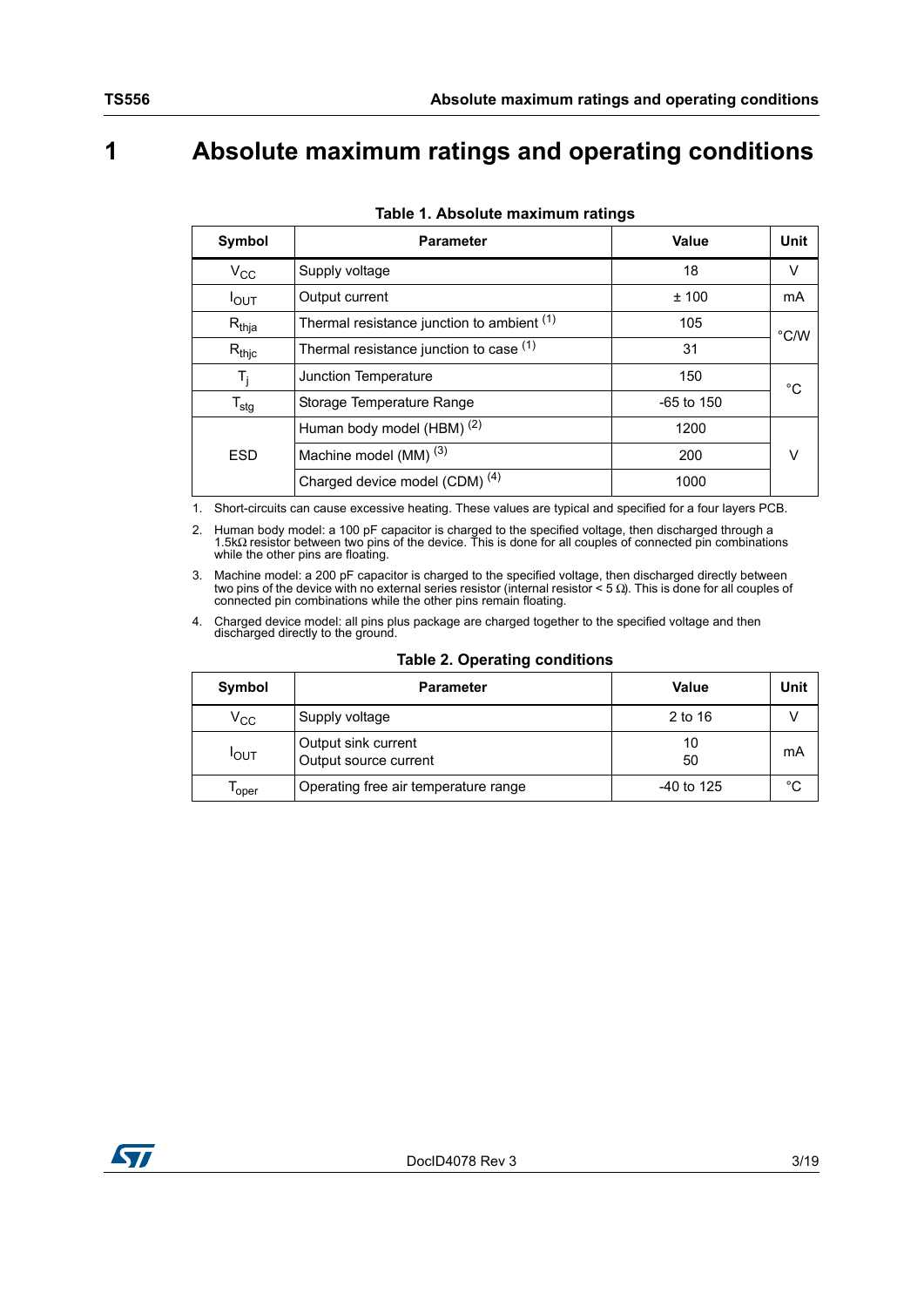## <span id="page-3-0"></span>**2 Schematic diagram**



**Figure 1. Schematic diagram (1/2 TS556)**

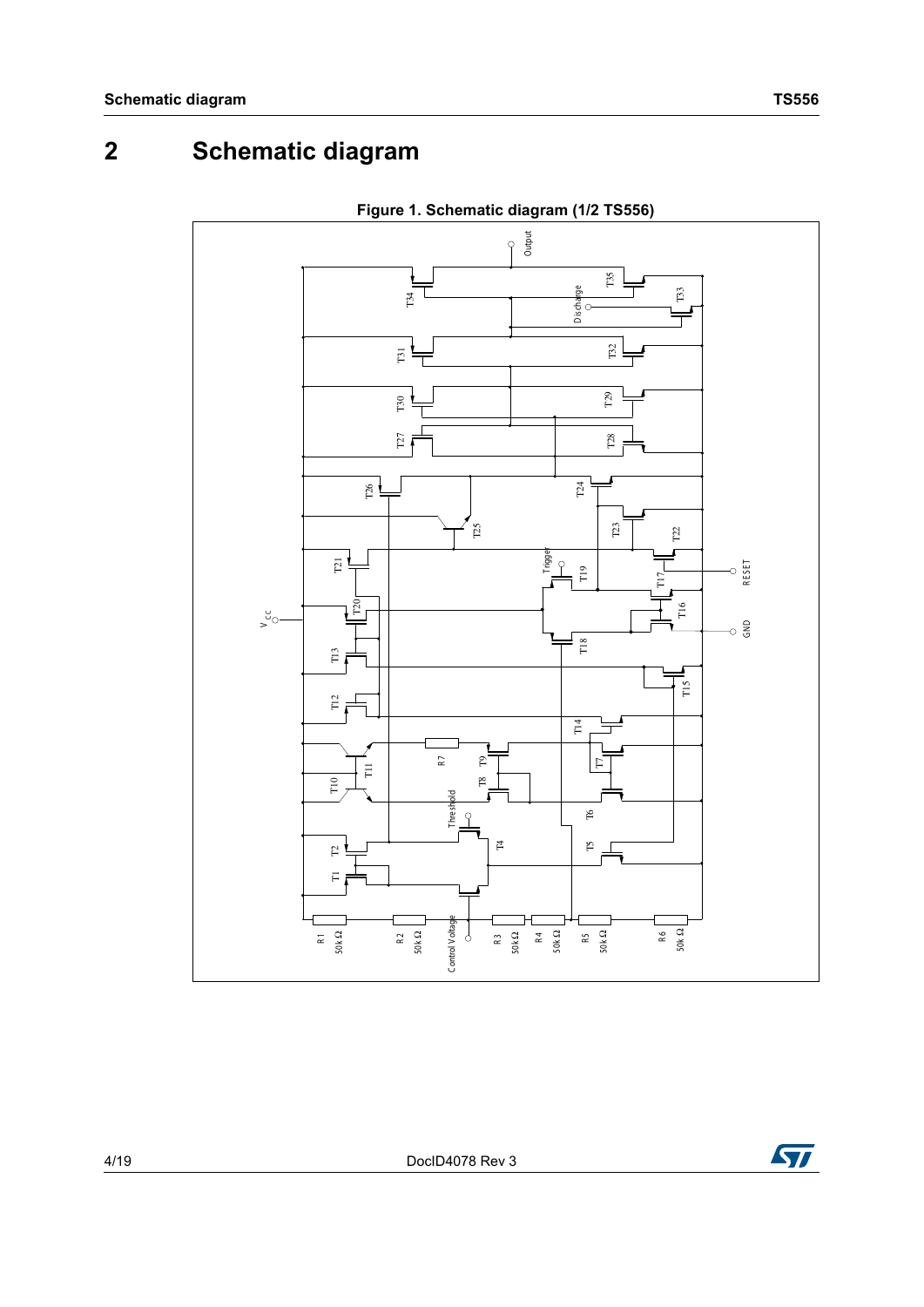

**Figure 2. Block diagram**

<span id="page-4-0"></span>

#### **Table 3. Functions table**

| <b>Reset</b> | <b>Trigger</b> | <b>Threshold</b> | Output         |
|--------------|----------------|------------------|----------------|
| Low          | x              |                  | Low            |
|              | LOW            | x                | High           |
| High         |                | High             | Low            |
|              | High           | Low              | Previous state |

*Note: Low: level voltage* ≤ *minimum voltage specified High: level voltage* ≥ *maximum voltage specified x: irrelevant*

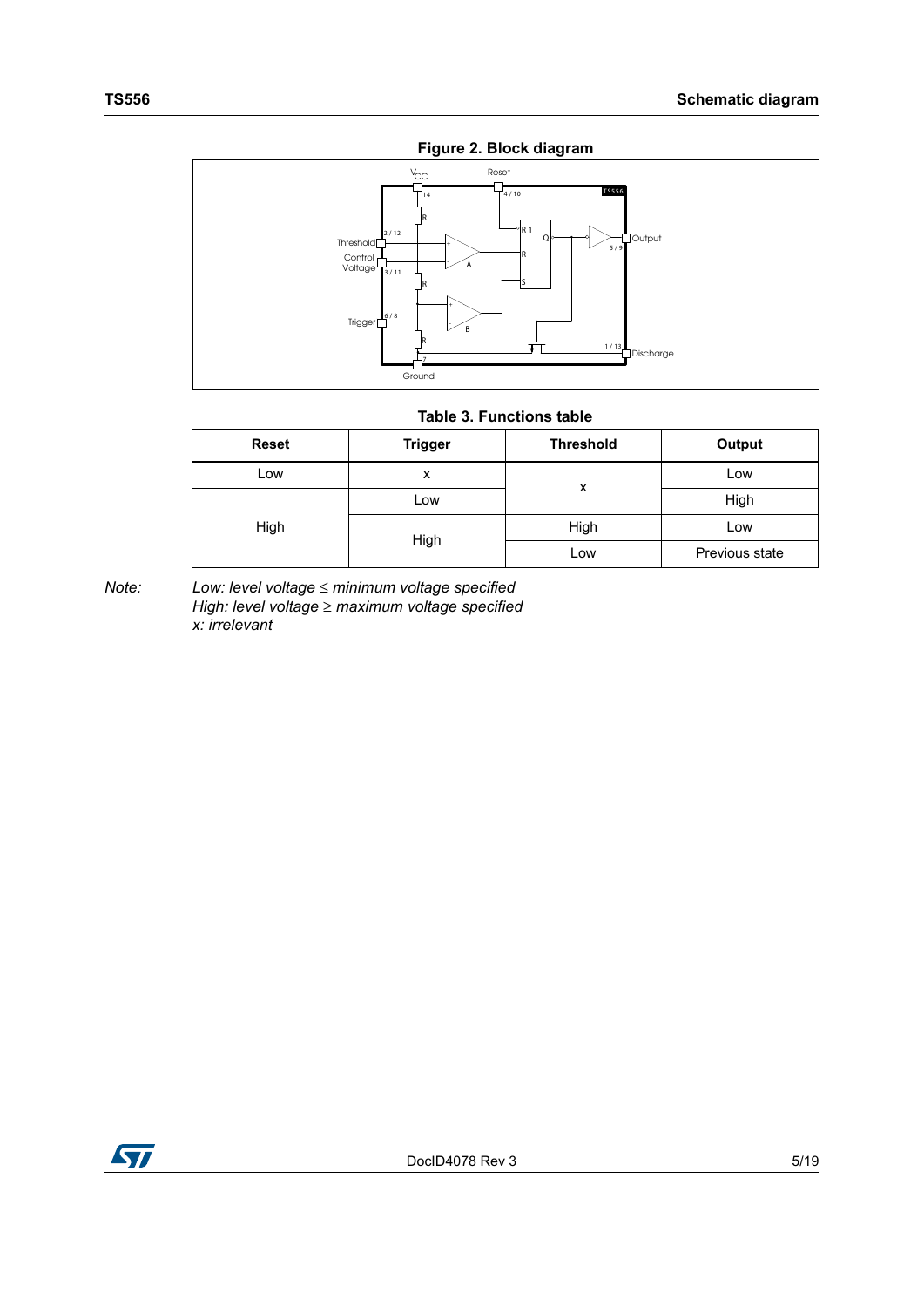## <span id="page-5-0"></span>**3 Electrical characteristics**

| Symbol             | ◡◡<br>- , alliv<br><b>Parameter</b>                                                                                                                   | Min.       | Typ.         | Max.         | Unit   |
|--------------------|-------------------------------------------------------------------------------------------------------------------------------------------------------|------------|--------------|--------------|--------|
| $I_{\rm CC}$       | Supply current (no load, high and low states)<br>${\mathsf T}_{\mathsf{min}}$ $\leq$ ${\mathsf T}_{\mathsf{amb}}$ $\leq$ ${\mathsf T}_{\mathsf{max}}$ |            | 130          | 400<br>400   | μA     |
| $V_{CL}$           | Control voltage level<br>$T_{min} \leq T_{amb} \leq T_{max}$                                                                                          | 1.2<br>1.1 | 1.3          | 1.4<br>1.5   | $\vee$ |
| $V_{DIS}$          | Discharge saturation voltage ( $I_{dis} = 1$ mA)<br>$T_{min} \leq T_{amb} \leq T_{max}$                                                               |            | 0.05         | 0.2<br>0.25  |        |
| $I_{DIS}$          | Discharge pin leakage current                                                                                                                         |            | $\mathbf{1}$ | 100          | nA     |
| $V_{OL}$           | Low level output voltage $(l_{sink} = 1$ mA)<br>$T_{min} \leq T_{amb} \leq T_{max}$                                                                   |            | 0.1          | 0.3<br>0.35  |        |
| $V_{OH}$           | High level output voltage $(l_{\text{source}} = -0.3 \text{ mA})$<br>$T_{min} \leq T_{amb} \leq T_{max}$                                              | 1.5<br>1.5 | 1.9          |              | V      |
| V <sub>TRIG</sub>  | Trigger voltage<br>$T_{min} \leq T_{amb} \leq T_{max}$                                                                                                | 0.4<br>0.3 | 0.67         | 0.95<br>1.05 |        |
| <b>TRIG</b>        | Trigger current                                                                                                                                       |            | 10           |              | pA     |
| $I_{TH}$           | Threshold current                                                                                                                                     |            | 10           |              |        |
| V <sub>RESET</sub> | Reset voltage<br>$T_{min} \leq T_{amb} \leq T_{max}$                                                                                                  | 0.4<br>0.3 | 1.1          | 1.5<br>2.0   | V      |
| RESET              | Reset current                                                                                                                                         |            | 10           |              | рA     |

**Table 4. Static electrical characteristics**  $V_{CC}$  = 2 V,  $T_{\text{cmb}}$  = 25 °C, reset to  $V_{CC}$  (unless otherwise specified)

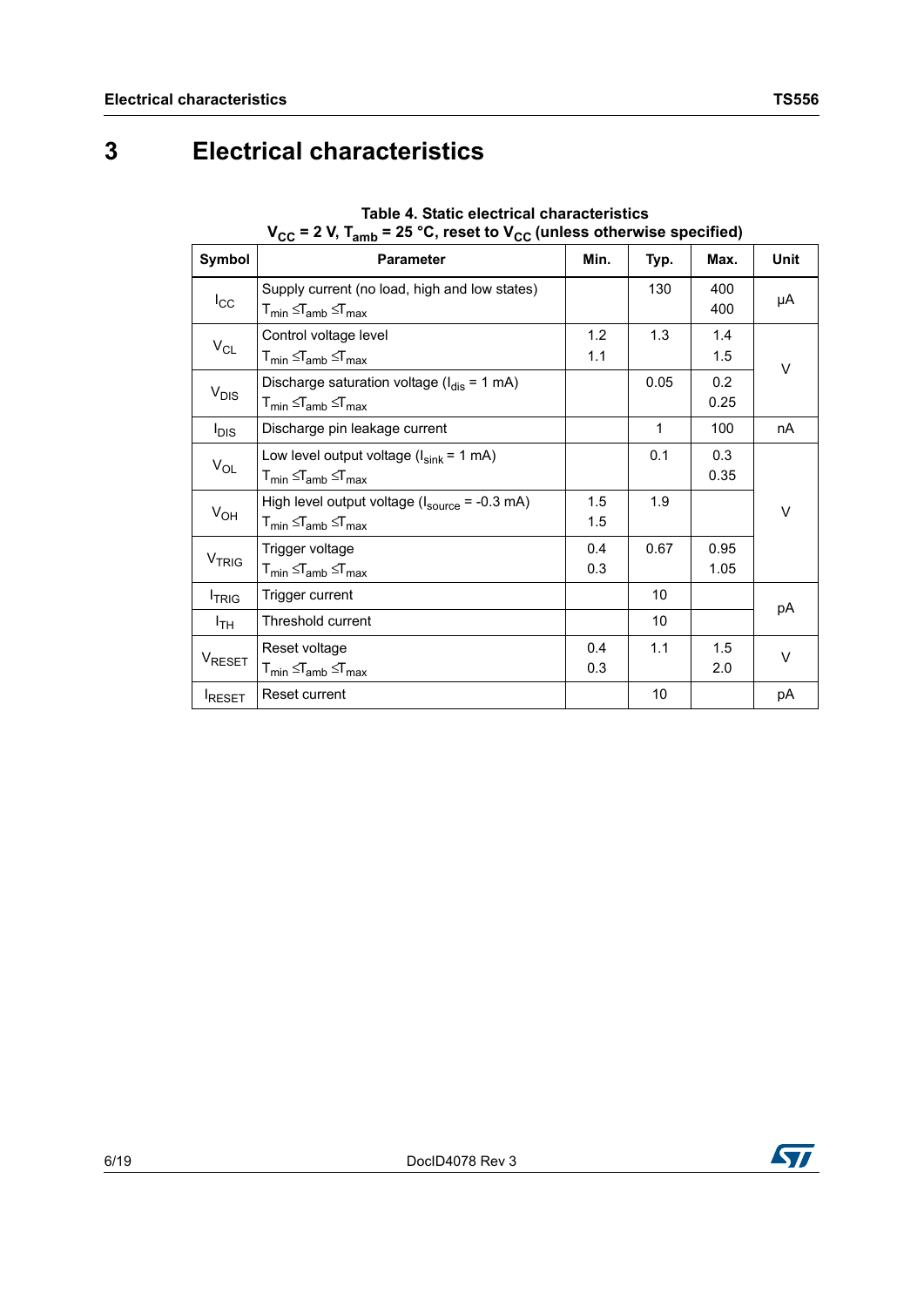|                    | $\mathbf{v}_{\text{CC}}$ = 3 $\mathbf{v}, \mathbf{v}_{\text{amb}}$ = 25 $\mathbf{v}, \mathbf{v}_{\text{S}}$ is to $\mathbf{v}_{\text{CC}}$ (unless otherwise specified) |            |                 |             |      |  |
|--------------------|-------------------------------------------------------------------------------------------------------------------------------------------------------------------------|------------|-----------------|-------------|------|--|
| Symbol             | <b>Parameter</b>                                                                                                                                                        | Min.       | Typ.            | Max.        | Unit |  |
| $I_{\rm CC}$       | Supply current (no load, high and low states)<br>$T_{min} \leq T_{amb} \leq T_{max}$                                                                                    |            | 180             | 460<br>460  | μA   |  |
| $V_{CL}$           | Control voltage level<br>${\mathsf T}_{\mathsf{min}}$ $\leq$ ${\mathsf T}_{\mathsf{amb}}$ $\leq$ ${\mathsf T}_{\mathsf{max}}$                                           | 1.8<br>1.7 | 2               | 2.2<br>2.3  | V    |  |
| $V_{DIS}$          | Discharge saturation voltage ( $I_{dis} = 1$ mA)<br>$T_{min} \leq T_{amb} \leq T_{max}$                                                                                 |            | 0.05            | 0.2<br>0.25 |      |  |
| l <sub>DIS</sub>   | Discharge pin leakage current                                                                                                                                           |            | 1               | 100         | nA   |  |
| $V_{OL}$           | Low level output voltage $(l_{sink} = 1$ mA)<br>$T_{min} \leq T_{amb} \leq T_{max}$                                                                                     |            | 0.1             | 0.3<br>0.35 |      |  |
| $V_{OH}$           | High level output voltage $(l_{\text{source}} = -0.3 \text{ mA})$<br>$T_{min} \leq T_{amb} \leq T_{max}$                                                                | 2.5<br>2.5 | 2.9             |             | V    |  |
| V <sub>TRIG</sub>  | Trigger voltage<br>$T_{min} \leq T_{amb} \leq T_{max}$                                                                                                                  | 0.9<br>0.8 | 1               | 1.1<br>1.2  |      |  |
| <b>TRIG</b>        | Trigger current                                                                                                                                                         |            | 10              |             | рA   |  |
| I <sub>TH</sub>    | Threshold current                                                                                                                                                       |            | 10 <sup>1</sup> |             |      |  |
| V <sub>RESET</sub> | Reset voltage<br>$T_{min} \leq T_{amb} \leq T_{max}$                                                                                                                    | 0.4<br>0.3 | 1.1             | 1.5<br>2.0  | V    |  |
| RESET              | Reset current                                                                                                                                                           |            | 10              |             | рA   |  |

**Table 5. Static electrical characteristics**  $V_{\text{eq}} = 3 \text{ V} \text{ T}$   $= 25 \text{ °C}$  reset to  $V_{\text{eq}}$  (unless otherwise specified)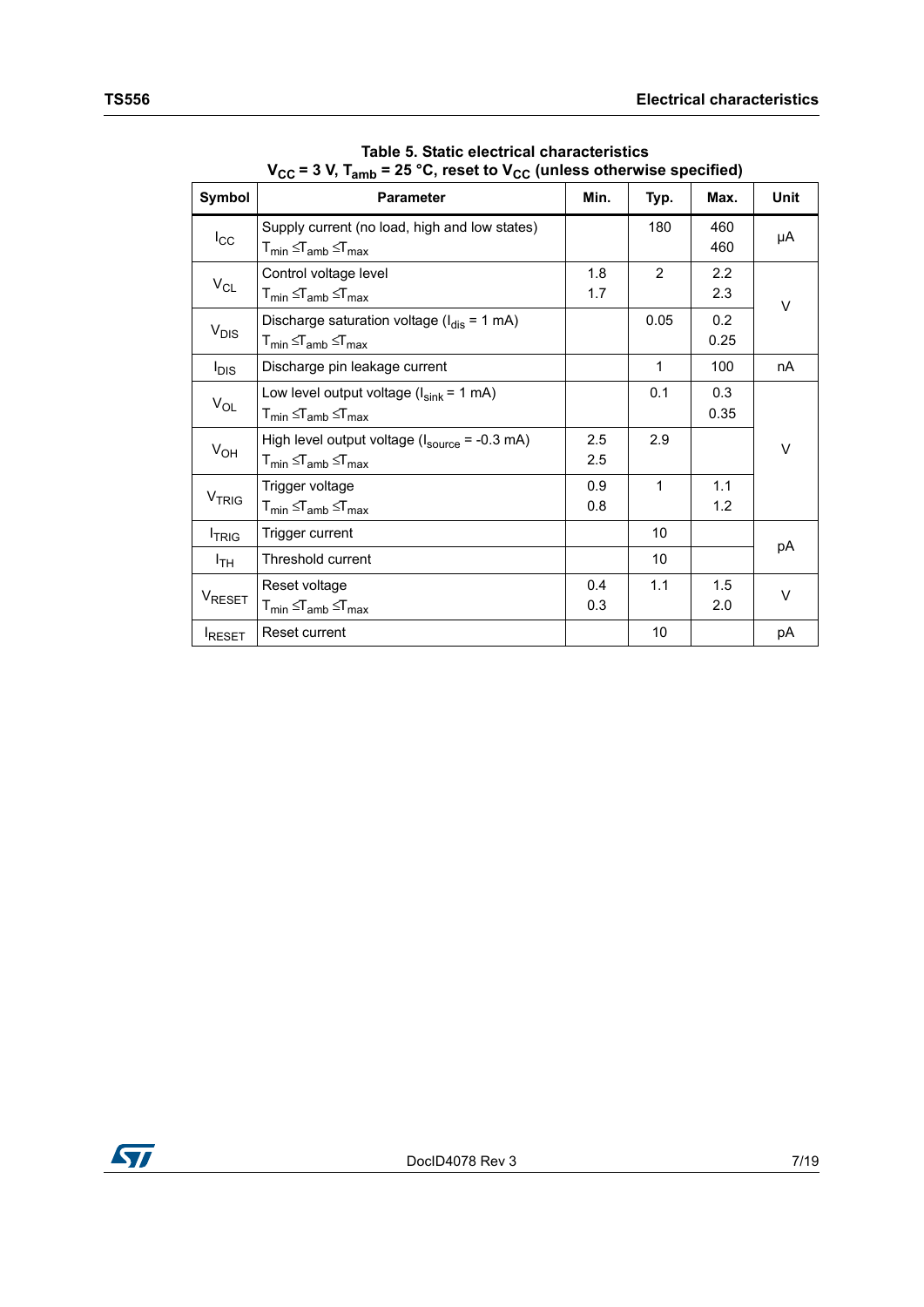| Symbol           | Parameter                                                                                                                                                   | Min. | Typ.           | Max. | Unit          |
|------------------|-------------------------------------------------------------------------------------------------------------------------------------------------------------|------|----------------|------|---------------|
|                  | Timing accuracy (monostable) <sup>(1)</sup><br>R = 10 k $\Omega$ C = 0.1 µF, V <sub>CC</sub> = 2 V<br>R = 10 k $\Omega$ , C = 0.1 µF, V <sub>CC</sub> = 3 V |      | 1<br>1         |      | $\frac{0}{0}$ |
|                  | Timing shift with supply voltage variations<br>(monostable) <sup>(1)</sup><br>R = 10 k $\Omega$ , C = 0.1 µF, V <sub>CC</sub> = 3 V ± 0.3 V                 |      | 0.5            |      | $\%$ /V       |
|                  | Timing shift with temperature (1)<br>$T_{min} \leq T_{amb} \leq T_{max}$                                                                                    |      | 75             |      | ppm/°C        |
| $f_{\text{max}}$ | Maximum astable frequency (2)<br>$R_A$ = 470 $\Omega$ , $R_B$ = 200 $\Omega$ , C = 200 pF                                                                   |      | $\overline{2}$ |      | <b>MHz</b>    |
|                  | Astable frequency accuracy (2)<br>$R_A = R_B = 1 k\Omega$ to 100 k $\Omega$ , C = 0.1 µF                                                                    |      | 5              |      | %             |
|                  | Timing shift with supply voltage variations<br>(astable mode) <sup>(2)</sup><br>$R_A = R_B = 10 k\Omega$ , C = 0.1 µF, V <sub>CC</sub> = 3 to 5 V           |      | 0.5            |      | $\%$ /V       |
| t <sub>R</sub>   | Output rise time $(C_{load} = 10 pF)$                                                                                                                       |      | 25             |      |               |
| tF               | Output fall time $(C_{load} = 10 pF)$                                                                                                                       |      | 20             |      | ns            |
| t <sub>PD</sub>  | Trigger propagation delay                                                                                                                                   |      | 100            |      |               |
| t <sub>RPW</sub> | Minimum reset pulse width ( $V_{\text{trig}}$ = 3 V)                                                                                                        |      | 350            |      |               |

**Table 6. Dynamic electrical characteristics V<sub>CC</sub> = 3 V, T<sub>amb</sub> = 25 °C, reset to V<sub>CC</sub> (unless otherwise specified)** 

<span id="page-7-0"></span>1. See *[Figure 4](#page-12-2)*

<span id="page-7-1"></span>2. See *[Figure 6](#page-13-1)*

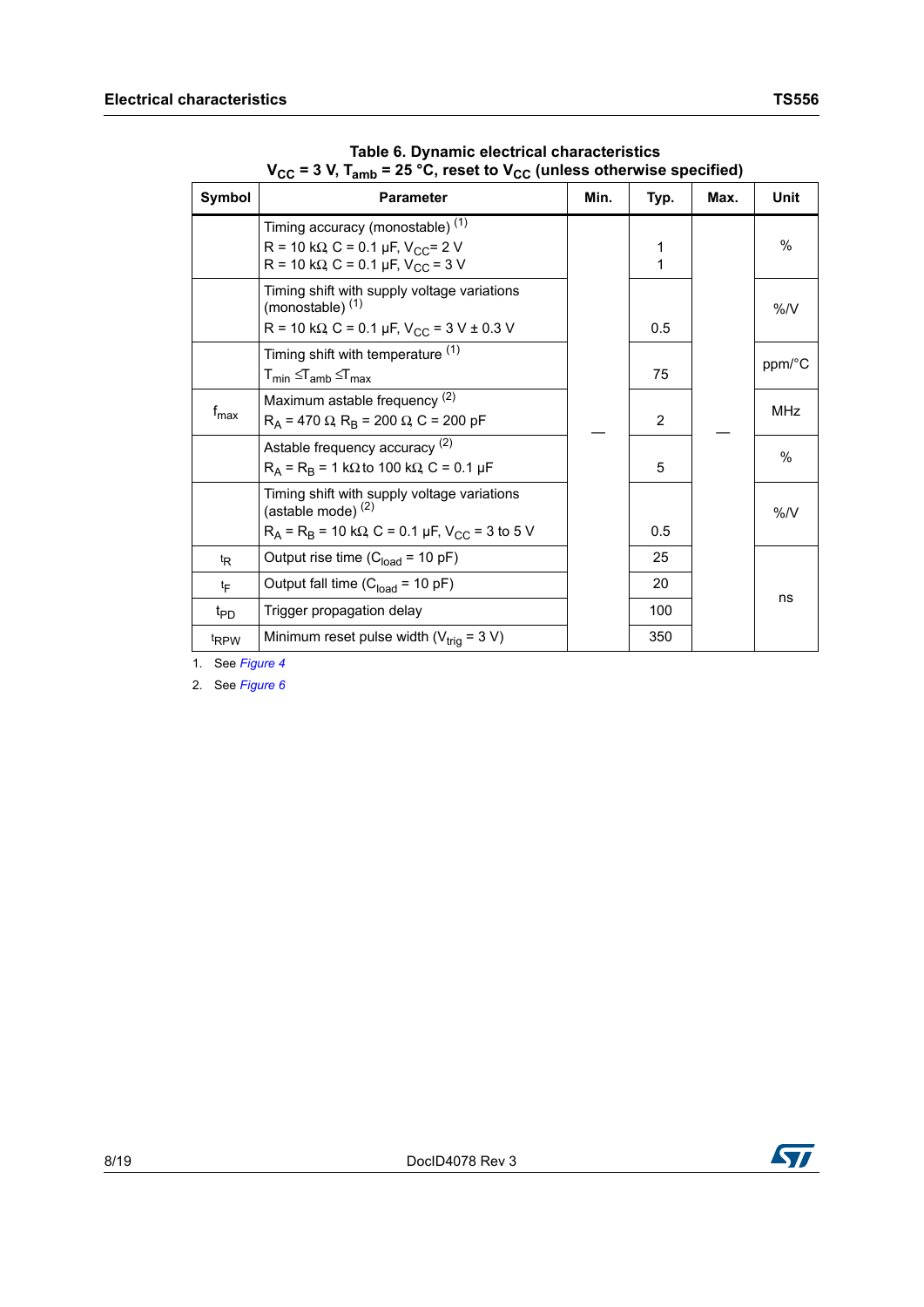|                    | $\mathbf{v}_{\mathsf{CC}}$ = 3 $\mathbf{v}, \mathbf{v}_{\mathsf{amb}}$ = 25 $\mathbf{v}, \mathbf{v}_{\mathsf{C}}$ to $\mathbf{v}_{\mathsf{CC}}$ (unless otherwise specified) |              |                 |              |      |  |
|--------------------|------------------------------------------------------------------------------------------------------------------------------------------------------------------------------|--------------|-----------------|--------------|------|--|
| Symbol             | <b>Parameter</b>                                                                                                                                                             | Min.         | Typ.            | Max.         | Unit |  |
| $I_{\rm CC}$       | Supply current (no load, high and low states)<br>${\mathsf T}_{\mathsf{min}}$ $\leq$ ${\mathsf T}_{\mathsf{amb}}$ $\leq$ ${\mathsf T}_{\mathsf{max}}$                        |              | 220             | 500<br>500   | μA   |  |
| $V_{CL}$           | Control voltage level<br>$T_{min} \leq T_{amb} \leq T_{max}$                                                                                                                 | 2.9<br>2.8   | 3.3             | 3.8<br>3.9   | V    |  |
| V <sub>DIS</sub>   | Discharge saturation voltage ( $I_{dis}$ = 10 mA)<br>$T_{min} \leq T_{amb} \leq T_{max}$                                                                                     |              | 0.2             | 0.3<br>0.35  |      |  |
| $I_{DIS}$          | Discharge pin leakage current                                                                                                                                                |              | $\mathbf 1$     | 100          | nA   |  |
| $V_{OL}$           | Low level output voltage $(l_{sink} = 8 \text{ mA})$<br>${\mathsf T}_{\mathsf{min}}$ $\leq$ ${\mathsf T}_{\mathsf{amb}}$ $\leq$ ${\mathsf T}_{\mathsf{max}}$                 |              | 0.3             | 0.6<br>0.8   |      |  |
| $V_{OH}$           | High level output voltage $(l_{source} = -2 mA)$<br>$\mathsf{T}_{\mathsf{min}} \leq \mathsf{T}_{\mathsf{amb}} \leq \mathsf{T}_{\mathsf{max}}$                                | 4.4<br>4.4   | 4.6             |              | V    |  |
| <b>VTRIG</b>       | Trigger voltage<br>$T_{min} \leq T_{amb} \leq T_{max}$                                                                                                                       | 1.36<br>1.26 | 1.67            | 1.96<br>2.06 |      |  |
| <b>TRIG</b>        | Trigger current                                                                                                                                                              |              | 10              |              | рA   |  |
| I <sub>TH</sub>    | Threshold current                                                                                                                                                            |              | 10 <sup>1</sup> |              |      |  |
| V <sub>RESET</sub> | Reset voltage<br>$T_{min} \leq T_{amb} \leq T_{max}$                                                                                                                         | 0.4<br>0.3   | 1.1             | 1.5<br>2.0   | V    |  |
| RESET              | Reset current                                                                                                                                                                |              | 10              |              | рA   |  |

**Table 7. Static electrical characteristics**  $V_{\text{eq}} = 5 \text{ V} \text{ T}$   $= 25 \text{ °C}$  reset to  $V_{\text{eq}}$  (unless otherwise specified)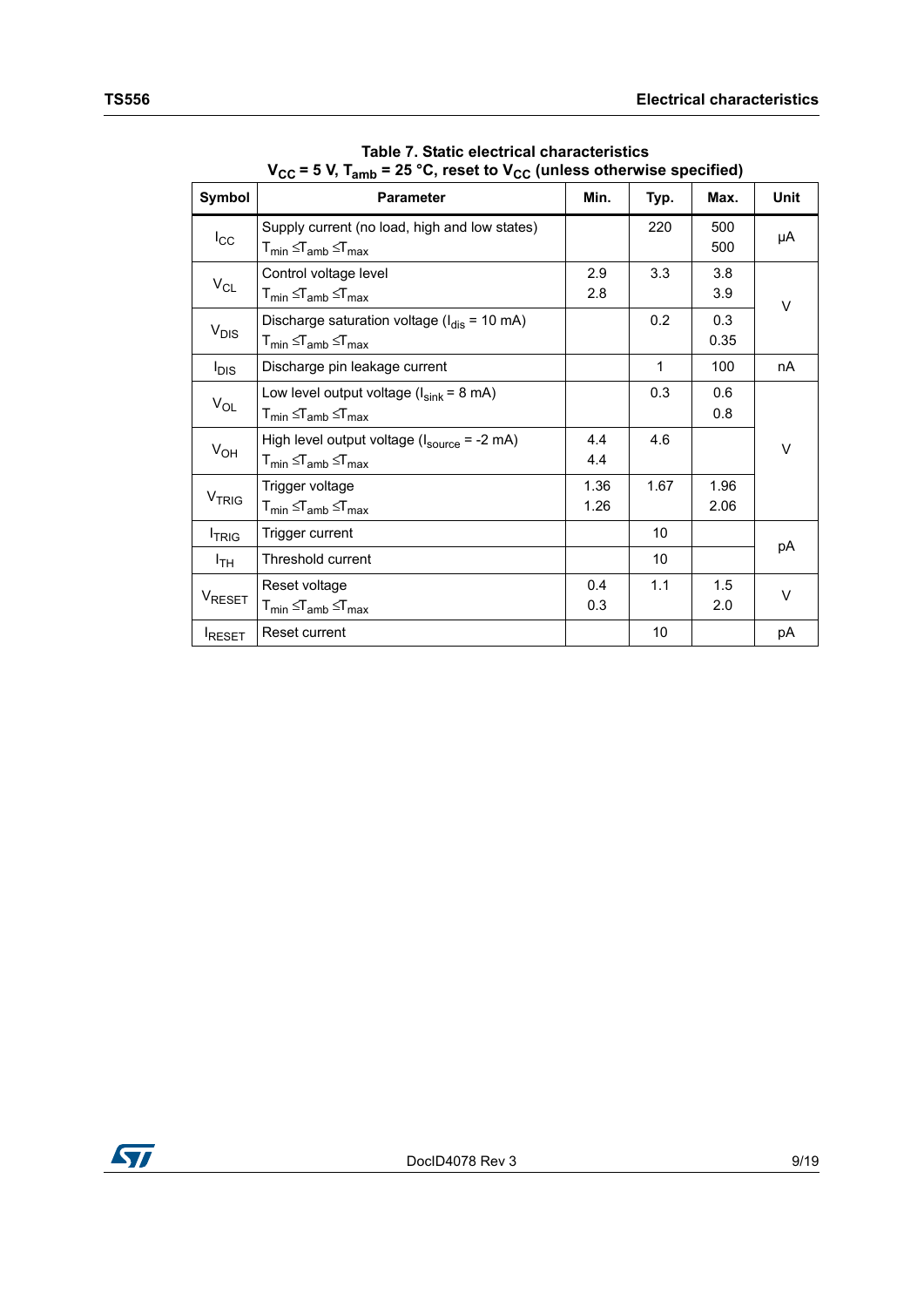| Symbol           | <b>Parameter</b>                                                                                                                                       | Min. | Typ. | Max. | <b>Unit</b>   |
|------------------|--------------------------------------------------------------------------------------------------------------------------------------------------------|------|------|------|---------------|
|                  | Timing accuracy (monostable) <sup>(1)</sup><br>$R = 10 k\Omega$ , $C = 0.1 \mu F$                                                                      |      | 2    |      | $\%$          |
|                  | Timing shift with supply voltage variations<br>(monostable) $(1)$<br>R = 10 k $\Omega$ , C = 0.1 µF, V <sub>CC</sub> = 5 V ± 1 V                       |      | 0.38 |      | %N            |
|                  | Timing shift with temperature (1)<br>$T_{min.} \leq T_{amb} \leq T_{max}$                                                                              |      | 75   |      | ppm/°C        |
| $f_{\sf max}$    | Maximum astable frequency <sup>(2)</sup><br>$R_A$ = 470 $\Omega$ , $R_B$ = 200 $\Omega$ , C = 200 pF                                                   |      | 2.7  |      | <b>MHz</b>    |
|                  | Astable frequency accuracy (2)<br>$R_A$ = R <sub>B</sub> = 1 kΩ to 100 kΩ, C = 0.1 µF                                                                  |      | 3    |      | $\frac{0}{0}$ |
|                  | Timing shift with supply voltage variations<br>(astable mode) $(2)$<br>$R_A = R_B = 1 k\Omega$ to 100 k $\Omega$ , C = 0.1 µF,<br>$V_{CC}$ = 5 to 12 V |      | 0.1  |      | $\%$ /V       |
| <sup>t</sup> R   | Output rise time $(C_{load} = 10 pF)$                                                                                                                  |      | 25   |      |               |
| tF               | Output fall time $(C_{load} = 10 pF)$                                                                                                                  |      | 20   |      | ns            |
| t <sub>PD</sub>  | Trigger propagation delay                                                                                                                              |      | 100  |      |               |
| t <sub>RPW</sub> | Minimum reset pulse width ( $V_{\text{triq}}$ = 5 V)                                                                                                   |      | 350  |      |               |

**Table 8. Dynamic electrical characteristics V<sub>CC</sub> = 5 V, T<sub>amb</sub> = 25 °C, reset to V<sub>CC</sub> (unless otherwise specified)** 

<span id="page-9-0"></span>1. See *[Figure 4](#page-12-2)*

<span id="page-9-1"></span>2. See *[Figure 6](#page-13-1)*

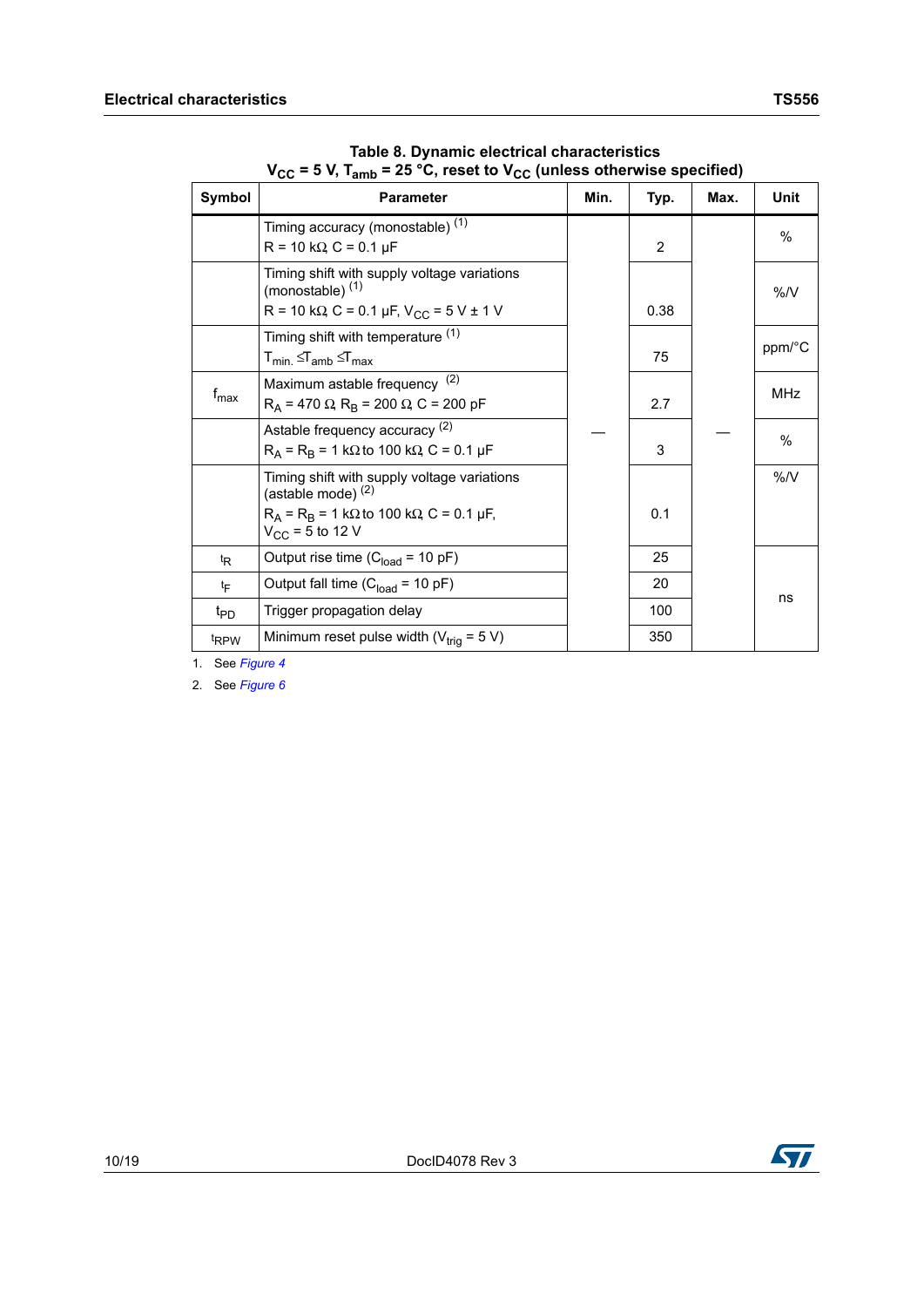| Symbol             | <b>Parameter</b>                                                                                                                                                            | Min.         | Typ.         | Max.                  | Unit   |
|--------------------|-----------------------------------------------------------------------------------------------------------------------------------------------------------------------------|--------------|--------------|-----------------------|--------|
| $I_{\rm CC}$       | Supply current (no load, high and low states)<br>${\mathsf T}_{\mathsf{min}}$ $\mathop{\leq_{\mathsf T}}_{\mathsf{amb}}$ $\mathop{\leq_{\mathsf T}}_{\mathsf{max}}$         |              | 340          | 800<br>800            | μA     |
| $V_{CL}$           | Control voltage level<br>$T_{min} \leq T_{amb} \leq T_{max}$                                                                                                                | 7.4<br>7.3   | 8            | 8.6<br>8.7            | V      |
| $V_{DIS}$          | Discharge saturation voltage ( $I_{dis}$ = 80 mA)<br>$\mathsf{T}_{\mathsf{min}} \leq \mathsf{T}_{\mathsf{amb}} \leq \mathsf{T}_{\mathsf{max}}$                              |              | 0.09         | 1.6<br>2.0            |        |
| $I_{DIS}$          | Discharge pin leakage current                                                                                                                                               |              | $\mathbf{1}$ | 100                   | nA     |
| $V_{OL}$           | Low level output voltage $(l_{sink} = 50 \text{ mA})$<br>${\mathsf T}_{\mathsf{min}}$ $\mathop{\leq_{\mathsf T}}_{\mathsf{amb}}$ $\mathop{\leq_{\mathsf T}}_{\mathsf{max}}$ |              | 1.2          | $\overline{2}$<br>2.8 |        |
| $V_{OH}$           | High level output voltage $(l_{source} = -10 \text{ mA})$<br>$T_{min} \leq T_{amb} \leq T_{max}$                                                                            | 10.5<br>10.5 | 11           |                       | V      |
| <b>VTRIG</b>       | Trigger voltage<br>$T_{min} \leq T_{amb} \leq T_{max}$                                                                                                                      | 3.2<br>3.1   | 4            | 4.8<br>4.9            |        |
| <b>TRIG</b>        | Trigger current                                                                                                                                                             |              | 10           |                       |        |
| Iтн                | Threshold current                                                                                                                                                           |              | 10           |                       | рA     |
| V <sub>RESET</sub> | Reset voltage<br>${\mathsf T}_{\mathsf{min}}$ $\leq$ ${\mathsf T}_{\mathsf{amb}}$ $\leq$ ${\mathsf T}_{\mathsf{max}}$                                                       | 0.4<br>0.3   | 1.1          | 1.5<br>2.0            | $\vee$ |
| RESET              | Reset current                                                                                                                                                               |              | 10           |                       | рA     |

**Table 9. Static electrical characteristics**  $V_{CC}$  = 12 V, T<sub>amb</sub> = 25 °C, reset to  $V_{CC}$  (unless otherwise specified)

### **Table 10. Dynamic electrical characteristics**  $V_{CC}$  = 12 V, T<sub>amb</sub> = 25 °C, reset to  $V_{CC}$  (unless otherwise specified)

| Symbol        | <b>Parameter</b>                                                                                                                                 | Min. | Typ. | Max. | <b>Unit</b> |
|---------------|--------------------------------------------------------------------------------------------------------------------------------------------------|------|------|------|-------------|
|               | Timing accuracy (monostable) <sup>(1)</sup><br>$R = 10 k\Omega$ , $C = 0.1 \mu F$                                                                |      | 4    |      | $\%$        |
|               | Timing shift with supply voltage variations<br>(monostable)<br>R = 10 k $\Omega$ , C = 0.1 µF, V <sub>CC</sub> = 5 V ± 1 V                       |      | 0.38 |      | %N          |
|               | Timing shift with temperature<br>$T_{min} \leq T_{amb} \leq T_{max}$ , $V_{CC} = 5$ V                                                            |      | 75   |      | ppm/°C      |
| $f_{\sf max}$ | Maximum astable frequency<br>$R_A$ = 470 $\Omega$ , $R_B$ = 200 $\Omega$ , C = 200 pF, V <sub>CC</sub> = 5 V                                     |      | 2.7  |      | <b>MHz</b>  |
|               | Astable frequency accuracy (2)<br>$R_A$ = $R_B$ = 1 k $\Omega$ to 100 k $\Omega$ , C = 0.1 µF                                                    |      | 3    |      | $\%$        |
|               | Timing shift with supply voltage variations<br>(astable mode)<br>$R_A = R_B = 1 k\Omega$ to 100 k $\Omega$ , C = 0.1 µF,<br>$V_{CC}$ = 5 to 12 V |      | 0.1  |      | %N          |

1. See *[Figure 4](#page-12-2)*

2. See *[Figure 6](#page-13-1)*

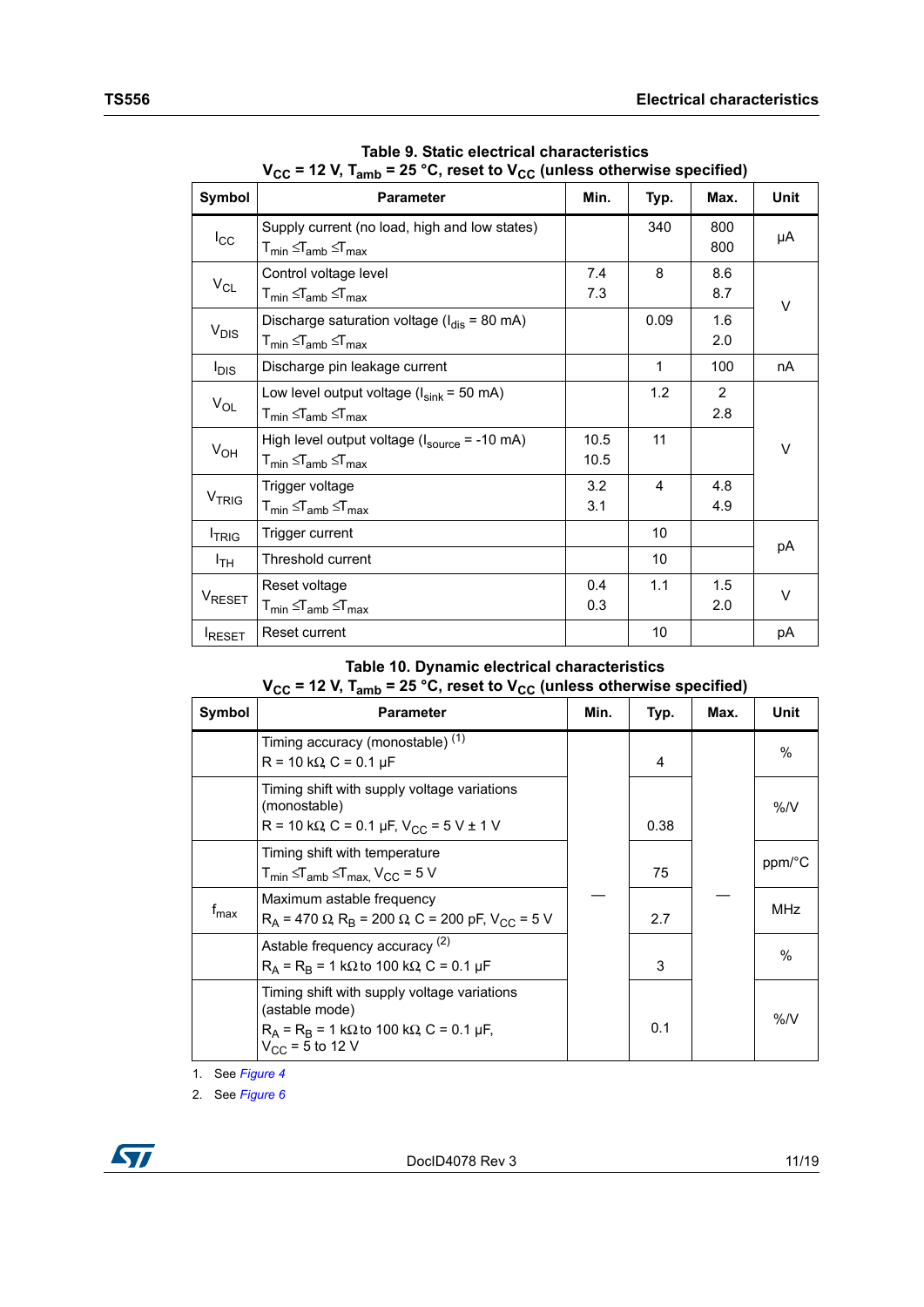

**Figure 3. Supply current (per timer) versus supply voltage**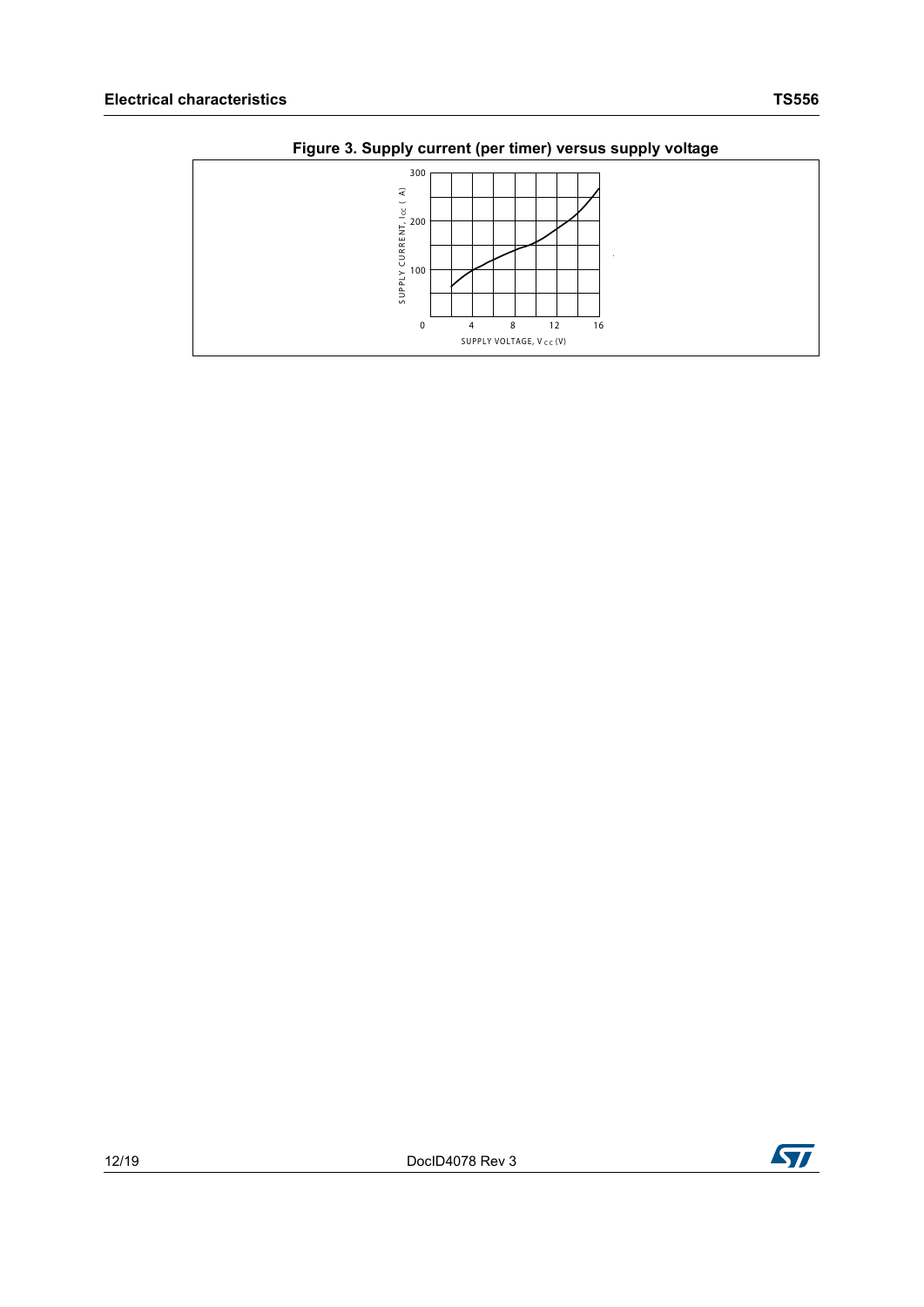## <span id="page-12-0"></span>**4 Application information**

### <span id="page-12-1"></span>**4.1 Monostable operation**

In monostable mode, the timer operates like a one-shot generator. Referring to *[Figure](#page-4-0) 2*, the external capacitor is initially held discharged by a transistor inside the timer, as shown in *[Figure](#page-12-2) 4*.

**Figure 4. Application schematic**

<span id="page-12-2"></span>

The circuit triggers on a negative-going input signal when the level reaches  $1/3$  V<sub>CC</sub>. Once triggered, the circuit remains in this state until the set time has elapsed, even if it is triggered again during this interval. The duration of the output HIGH state is given by  $t = 1.1$  R x C.

It can be noticed that since the charge rate and the threshold level of the comparator are both directly proportional to the supply voltage, the timing interval is independent of the supply. Applying a negative pulse simultaneously to the reset terminal (pin 4) and the trigger terminal (pin 2) during the timing cycle, discharges the external capacitor and causes the cycle to start over. The timing cycle now starts on the positive edge of the reset pulse. While the reset pulse is applied, the output is driven to the LOW state.

When a negative trigger pulse is applied to pin 2, the flip-flop is set, releasing the short circuit across the external capacitor and driving the output HIGH. The voltage across the capacitor increases exponentially with the time constant  $\tau = R \times C$ .

When the voltage across the capacitor equals  $2/3$  V<sub>CC</sub>, the comparator resets the flip-flop which then discharges the capacitor rapidly and drives the output to its LOW state.

*[Figure](#page-12-3) 5* shows the actual waveforms generated in this mode of operation. When reset is not used, it should be tied high to avoid any possible or false triggering.

<span id="page-12-3"></span>

**Figure 5. Timing diagram**

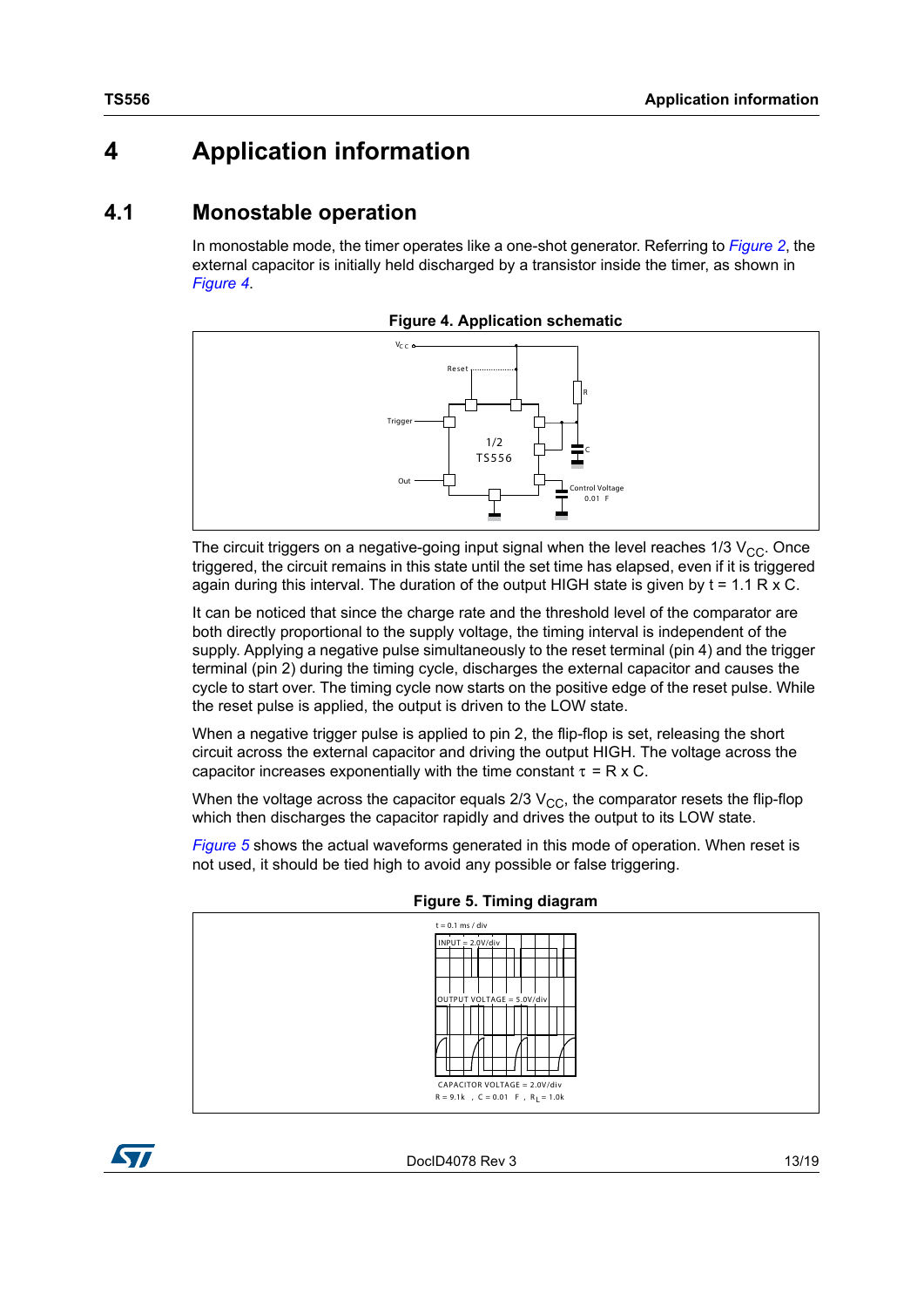### <span id="page-13-0"></span>**4.2 Astable operation**

When the circuit is connected as shown in *[Figure](#page-13-1)* 6 (pins 2 and 6 connected) it triggers itself and runs as a multivibrator. The external capacitor charges through  $R_A$  and  $R_B$  and discharges through  $R_B$  only. Thus the duty cycle may be precisely set by the ratio of these two resistors.

In the astable mode of operation, C charges and discharges between 1/3  $V_{\text{CC}}$  and 2/3  $V_{\text{CC}}$ . As in the triggered mode, the charge and discharge times and therefore frequency, are independent of the supply voltage.

<span id="page-13-1"></span>

**Figure 6. Application schematic**



The charge time (output HIGH) is given by:

t1 = 0.693 ( $R_A$  +  $R_B$ ) C

and the discharge time (output LOW) by:

 $t2 = 0.693 \times R_B \times C$ 

Thus the total period, T, is given by:

T = t1 + t2 = 0.693 ( $R_A$  + 2 $R_B$ ) C

The frequency of oscillation is then:

$$
f = \frac{1}{T} = \frac{1.44}{(RA + 2RB)C}
$$

The duty cycle is given by:

$$
D = \frac{RB}{RA + 2RB}
$$

<span id="page-13-2"></span>

#### **Figure 7. Timing diagram**

14/19 DocID4078 Rev 3

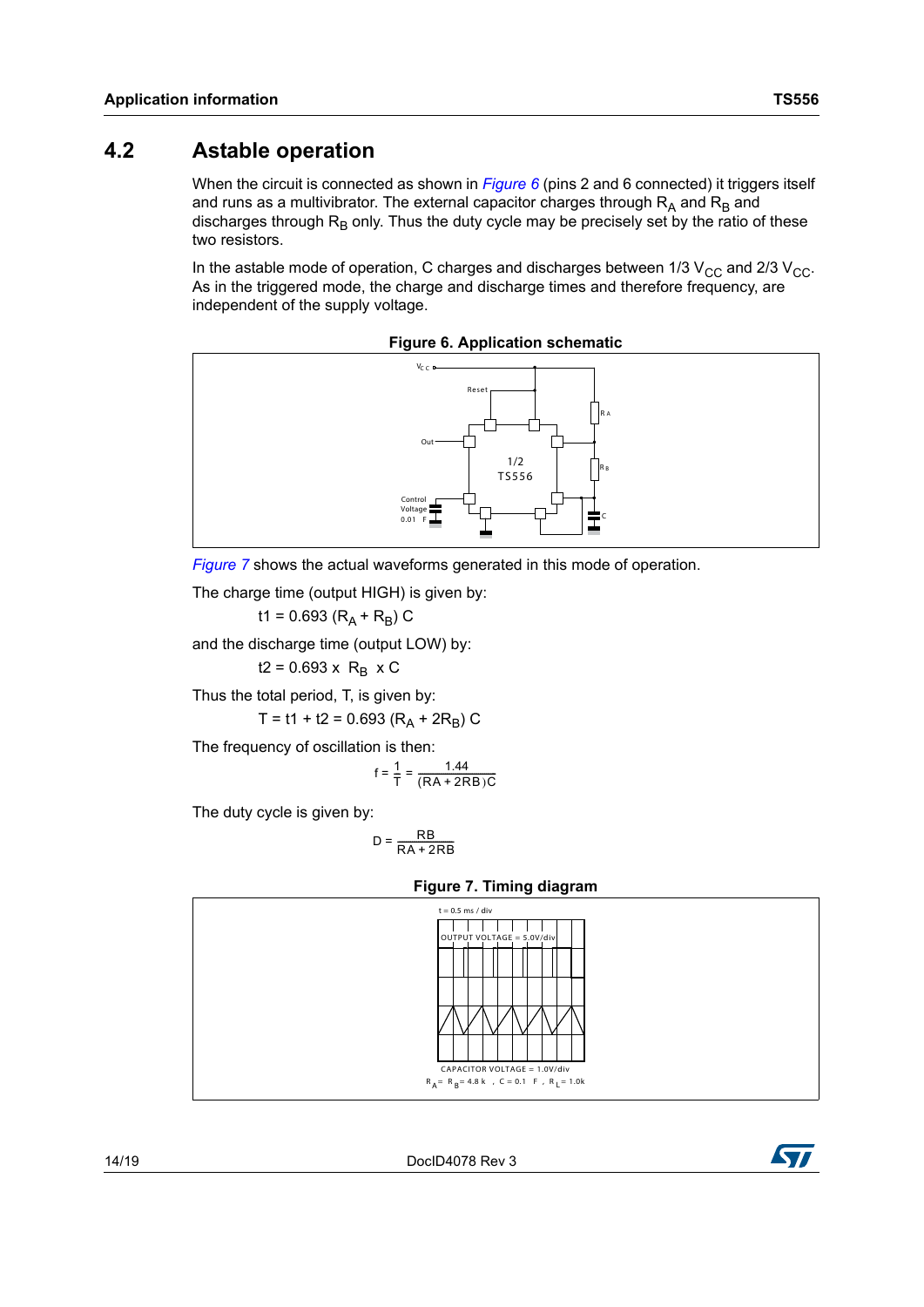## <span id="page-14-0"></span>**5 Package information**

In order to meet environmental requirements, ST offers these devices in different grades of ECOPACK<sup>®</sup> packages, depending on their level of environmental compliance. ECOPACK<sup>®</sup> specifications, grade definitions and product status are available at: *[www.st.com](http://www.st.com)*. ECOPACK® is an ST trademark.

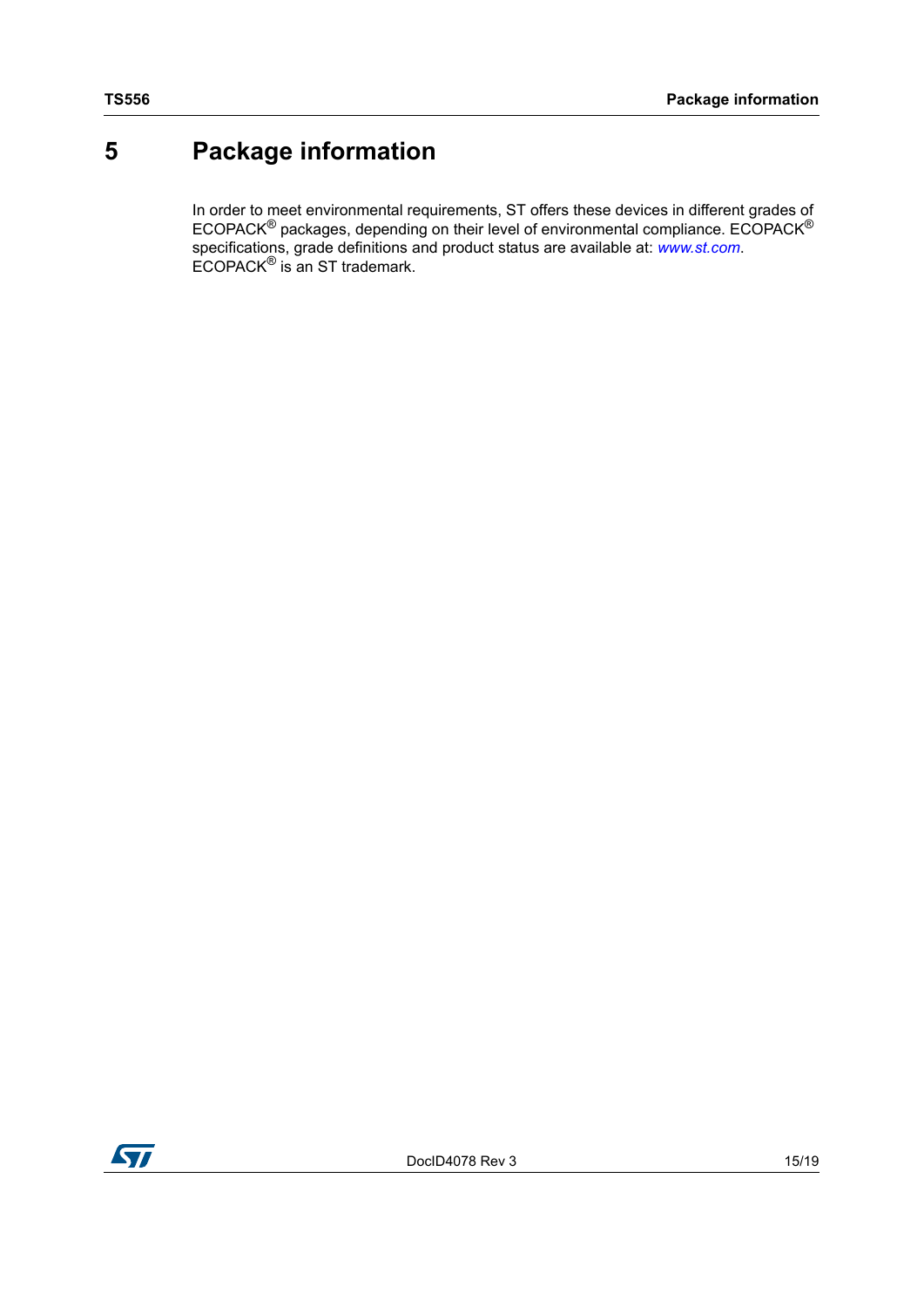### <span id="page-15-0"></span>**5.1 SO14 package information**



### **Figure 8. SO14 package outline**

#### **Table 11. SO14 mechanical data**

| <b>Dimensions</b> |                    |      |      |               |      |       |  |  |
|-------------------|--------------------|------|------|---------------|------|-------|--|--|
| Ref.              | <b>Millimeters</b> |      |      | <b>Inches</b> |      |       |  |  |
|                   | Min.               | Typ. | Max. | Min.          | Typ. | Max.  |  |  |
| A                 | 1.35               |      | 1.75 | 0.05          |      | 0.068 |  |  |
| A1                | 0.10               |      | 0.25 | 0.004         |      | 0.009 |  |  |
| A <sub>2</sub>    | 1.10               |      | 1.65 | 0.04          |      | 0.06  |  |  |
| B                 | 0.33               |      | 0.51 | 0.01          |      | 0.02  |  |  |
| $\mathsf C$       | 0.19               |      | 0.25 | 0.007         |      | 0.009 |  |  |
| D                 | 8.55               |      | 8.75 | 0.33          |      | 0.34  |  |  |
| E                 | 3.80               |      | 4.0  | 0.15          |      | 0.15  |  |  |
| e                 |                    | 1.27 |      |               | 0.05 |       |  |  |
| H                 | 5.80               |      | 6.20 | 0.22          |      | 0.24  |  |  |
| h                 | 0.25               |      | 0.50 | 0.009         |      | 0.02  |  |  |
| Г                 | 0.40               |      | 1.27 | 0.015         |      | 0.05  |  |  |
| k                 | $8^\circ$ (max.)   |      |      |               |      |       |  |  |
| ddd               |                    |      | 0.10 |               |      | 0.004 |  |  |

*Note: D and F dimensions do not include mold flash or protrusions. Mold flash or protrusions must not exceed 0.15 mm.*

16/19 DocID4078 Rev 3

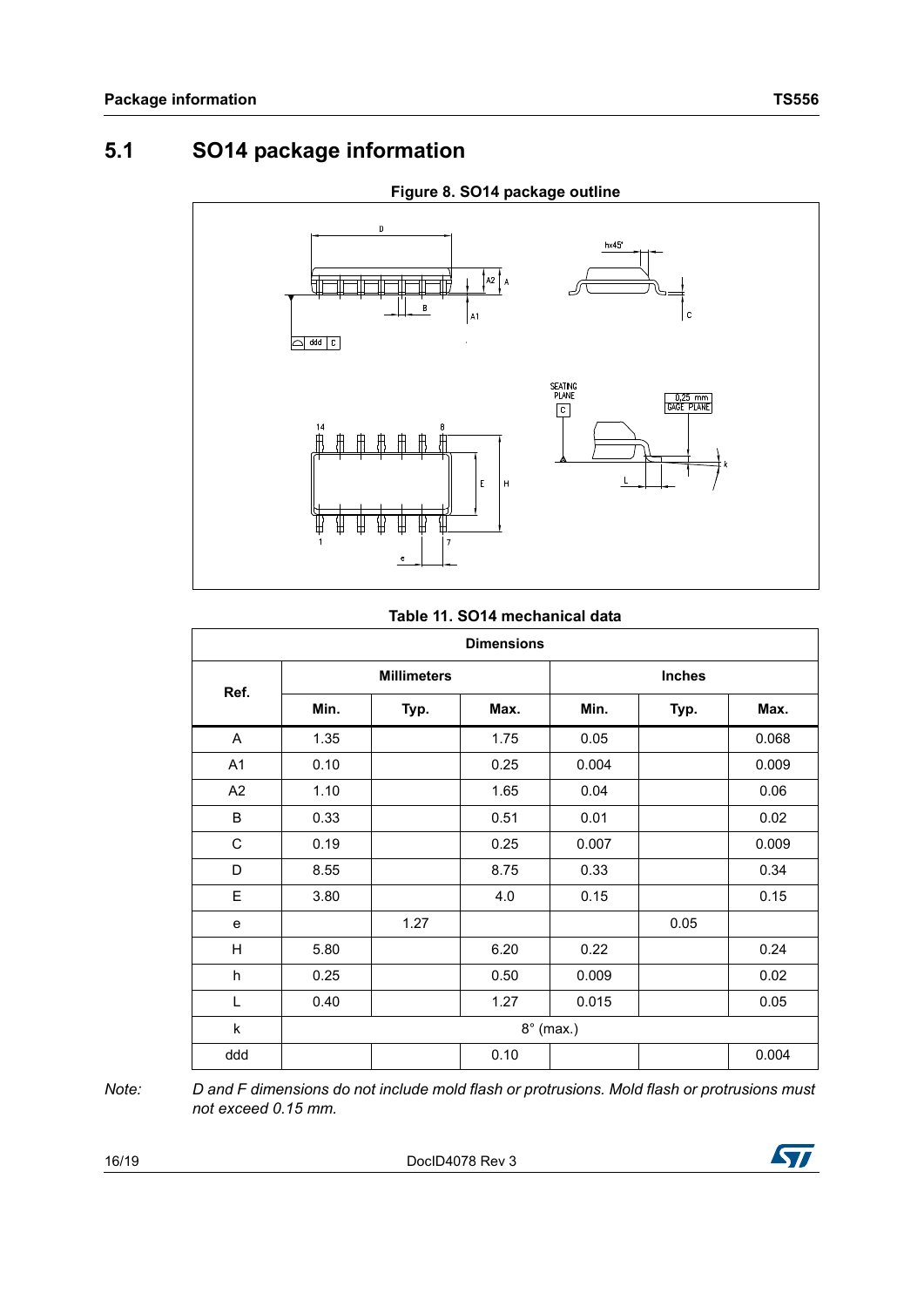## <span id="page-16-0"></span>**6 Ordering information**

**Table 12. Order code table**

<span id="page-16-1"></span>

| Order code | Temperature range | Package | Packaging     | <b>Marking</b> |
|------------|-------------------|---------|---------------|----------------|
| TS556IDTTR | -40 °C to 125 °C  | SO14    | Tape and reel | 556I           |

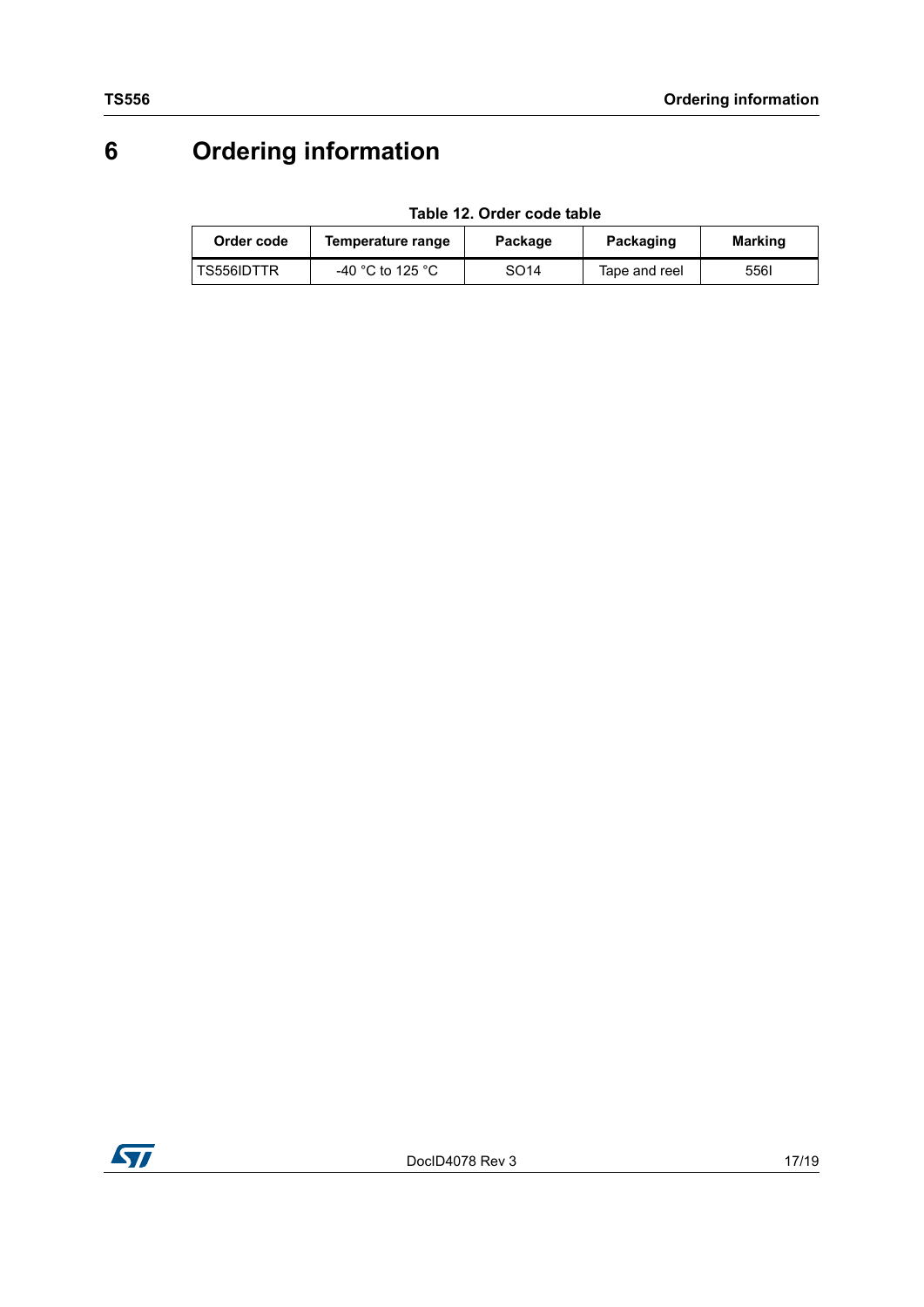## <span id="page-17-0"></span>**7 Revision history**

| <b>Date</b> | <b>Revision</b> | <b>Changes</b>                                                                                                                                                                                                                                                                                                  |  |
|-------------|-----------------|-----------------------------------------------------------------------------------------------------------------------------------------------------------------------------------------------------------------------------------------------------------------------------------------------------------------|--|
| 01-Feb-2003 |                 | Initial release.                                                                                                                                                                                                                                                                                                |  |
| 28-Oct-2008 | $\overline{2}$  | Document reformatted.<br>Added output current, ESD and thermal resistance values in<br>Table 1: Absolute maximum ratings.<br>Added output current values in Table 2: Operating conditions.<br>Updated Section 5.1: DIP14 package information and<br>Section 5.1: SO14 package information.                      |  |
| 30-Jun-2015 | 3               | <b>Features and Description: added footnote to NE556 product to</b><br>explain it is terminated.<br>Removed all references to DIP14 package<br>Removed all temperature ranges except -40 to 125 °C<br>Table 12: Order code table: removed all order codes of revision 2<br>and added new order code TS556IDTTR. |  |

### **Table 13. Document revision history**